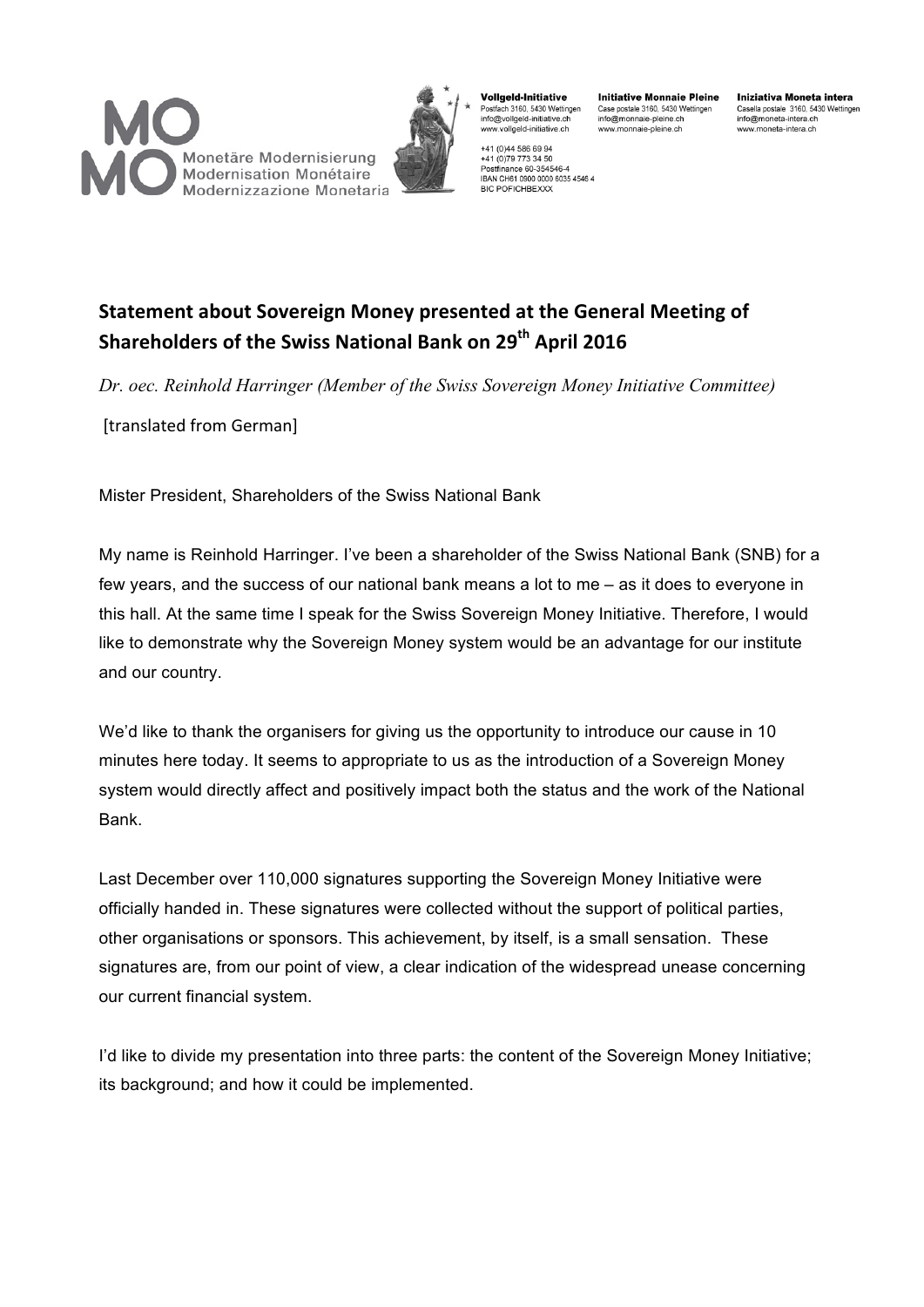### A.) What do we want to achieve with the Sovereign Money Initiative?

1. We want the SNB to issue all money – including electronic money – instead of only printing new bank notes.

2. We want the banks to only be able to lend out money, and not to be allowed to create it themselves any more. However the banks would remain responsible for giving out credit, payment transaction systems, and wealth management. We do not want a nationalisation of either the banking system or bank lending.

3. Banks should look after money belonging to their customers like trustees. We want bank accounts in which money is safe. Bank accounts should be organised like custody deposits, outside of the banks' balance sheets. In this way payment transactions systems would be safe and the danger of bank runs would be eliminated. Al the too-big-to-fail problems would be solved or can be addressed.

### B) Why do we need Sovereign Money?

Two fundamental convictions lie behind the principle of a Sovereign Money system:

1. More than 100 years ago the National Bank was given the sole right to bring "coins, bank notes and other similar species of money" into circulation. We believe that this right should now be extended to include electronic money, which in the meantime has become very important. It is one of the central tasks of the State to control its own currency. The National Bank doesn't have sufficient influence over the money supply in today's system, because about 90% of the means of payment is created by private banks who act in their private interests not "in the interests of everyone" as is the legal duty of the National Bank.

This privilege of the banks has contributed to the overpowering dominance that the financial sector now has. The problems arising from this are well known: recurring economic booms and busts, financial and banking crises, debt problems, etc. With the Sovereign Money system the SNB will finally have the possibility of effectively controlling the money supply, rather than just providing bank reserves retrospectively. Giving our National Bank better options for enacting monetary policy is of the main concerns of the Swiss Sovereign Money Initiative.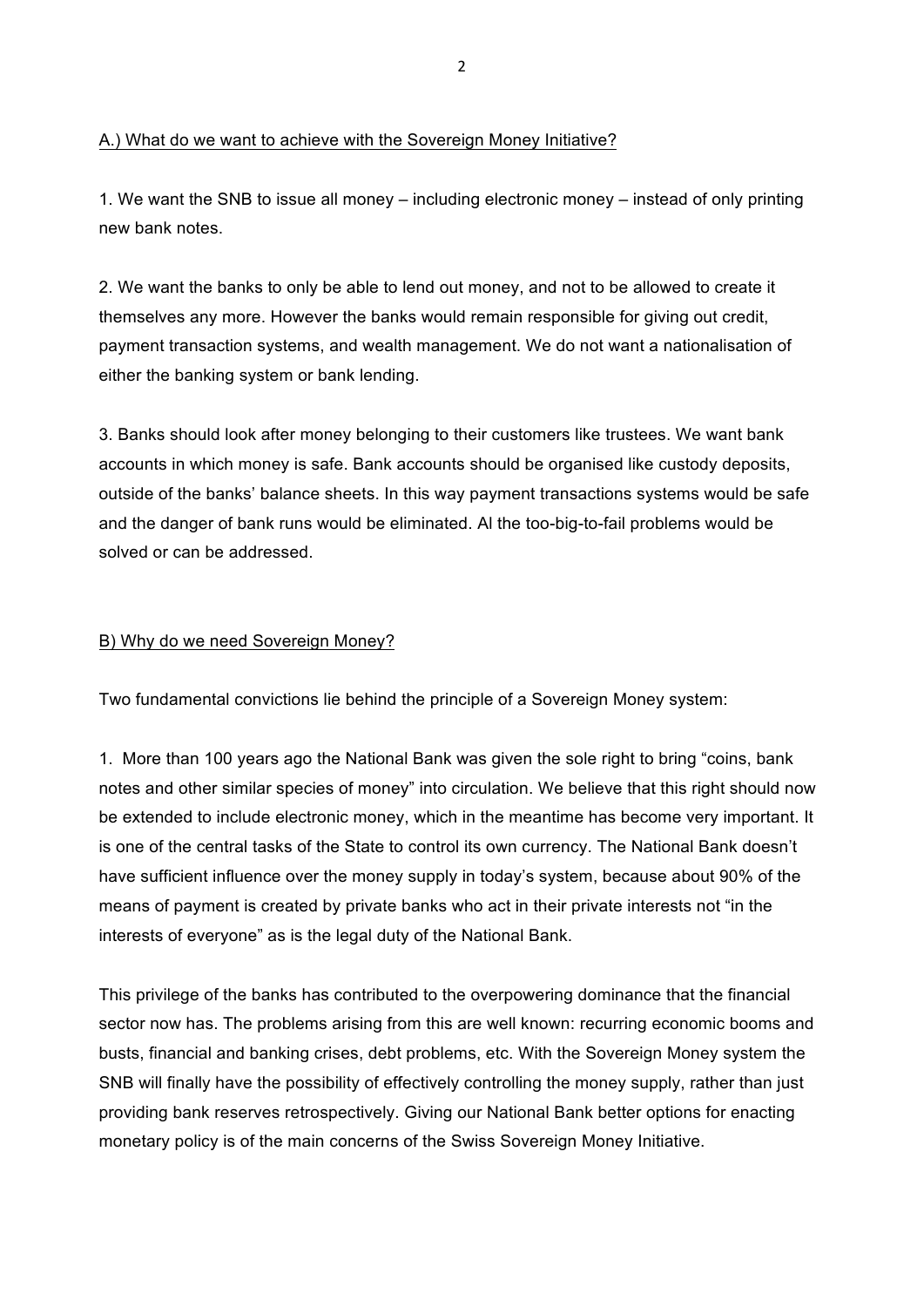2. Currently most money is created in the form of book-money by banking institutions, and it is always created hand-in-hand with debt. This link between money and credit (or debt) is unnecessary and dangerous. How can the accelerating indebtedness of society be slowed, or the aggregate debt be paid down, when we need ever more money and this money can only be created together with debt? What are the dangers of this giving rise to a recession? Does our monetary system contribute to the development of democracy or does it foster the tendency towards plutocracy? What is the consequence of these high debts on the distribution of income and wealth?

Public debt in Switzerland is, in fact, under control. However Switzerland belongs to the group of countries with the highest private debt – a fact that we like to forget. Sovereign Money illustrates that money can be created without debt.

The idea that money must be backed by something – even if only with debt – has been proved not to be relevant in our current times, both in theory and practice. What could back the bank notes of the National Bank? The bank notes are on the liabilities side of the SNB's balance sheet, and on the asset side there is gold but above all there are foreign exchange assets, mostly in the form of debt securities. Can one redeem bank notes at the SNB? For gold, for example? No, the obligation to convert to gold hasn't been valid for ages. Or for securities or foreign government bonds? Hardly likely.

The alleged idea that bank notes are backed by something of worth is therefore an illusion which has no practical meaning. However, we can swap our bank notes for bread and meat in our shops and we can settle debts and pay taxes with them. The basis for this lies in trust and the general acceptance of bank notes, not in a theoretical backing by something of worth. What money is, in truth, backed by, is based having on a productive economy, a stable political system and a functioning legal system. We don't need debt to create trustworthy money. The separation of money from credit is another key point of the Sovereign Money Initiative.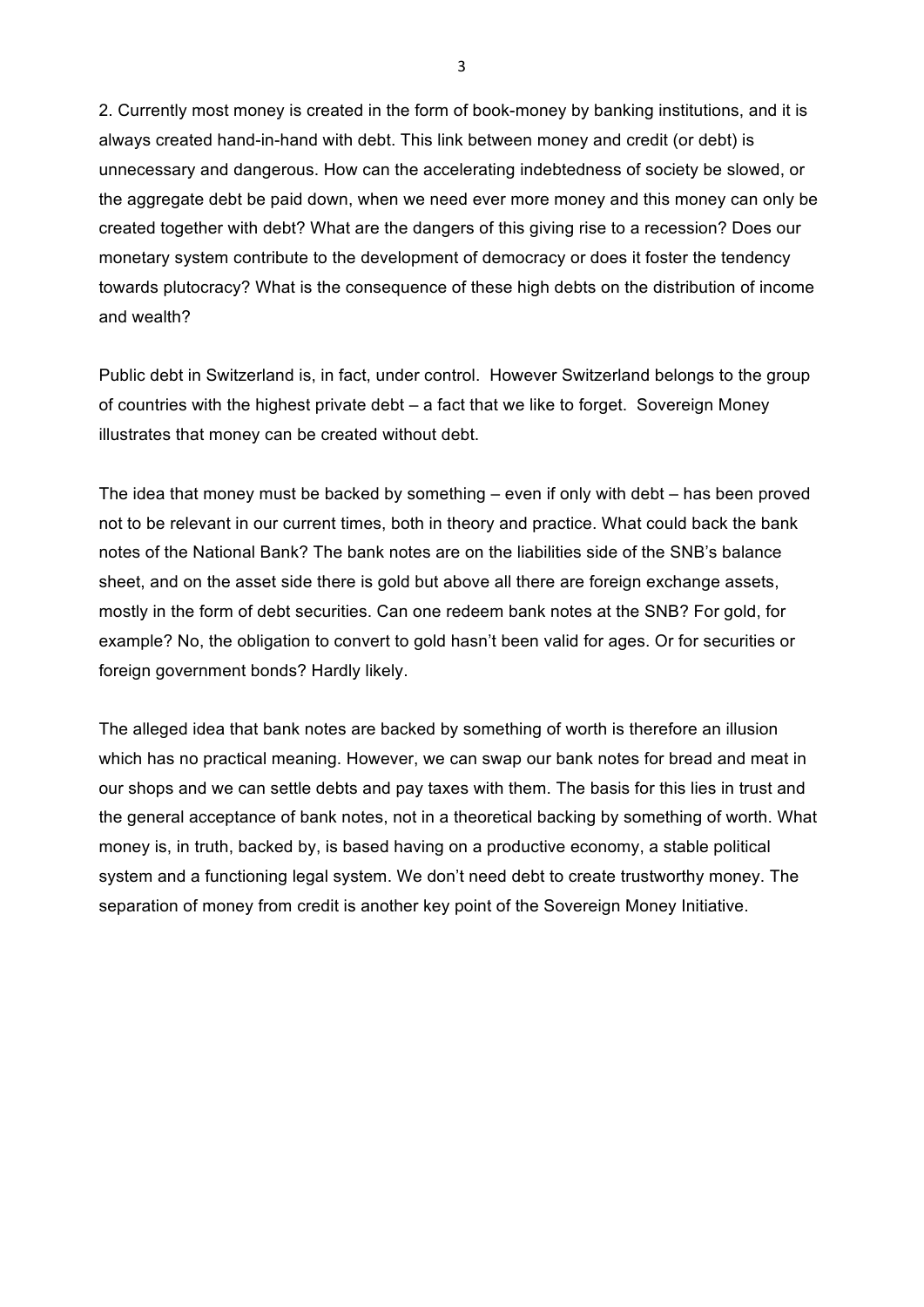## C) Can the Sovereign Money Initiative be implemented nationally?

The initiative is not the work of some inexperienced idealists, but is based on decades of work by respected economists. Prof. Brunetti, one of the main advisers of the Federal Council, has said (quote, translated): "Most economists will tell you that a Sovereign Money System can function in principle. However, 'how to get there' is the big problem. If one could construct the Sovereign Money System from scratch, it would be quite a conceivable variant. "End of quote. He then goes on that the problem of 'how to get there' would be too big and the benefits too low, and that we should continue on the present path of regulation.

I would like to make the following observations:

1. The formulation, a Sovereign Money System might work in principle, is, of course, a deliberate understatement. Of course it will work, and indeed much better than the current system. An IMF study confirms this impressively.

2. One cannot say that Sovereign Money would be something completely new as we have always had it to some extent: our coins and bank notes have been Sovereign Money for decades and the seigniorage from minting coins already flows directly into the federal coffers.

The existing bank note monopoly will just be extended to electronic book money with a Sovereign Money reform. From a technical viewpoint, "private" book money will be terminated and replaced by "public" book money. The exact same procedure was successfully used over a hundred years ago when the use of private bank notes was abolished and the bank notes of the National Bank were introduced into circulation. The financial system did not collapse at the time, but instead became much more stable. The well-controlled transition to electronic Sovereign Money will also bring more advantages than disadvantages.

3. Sovereign Money corresponds to a traditional image of banking. For individual bank customers very little will change. No negative effects on banks or the Swiss financial centre are expected, as the National Bank has the necessary tools to ensure a smooth transition.